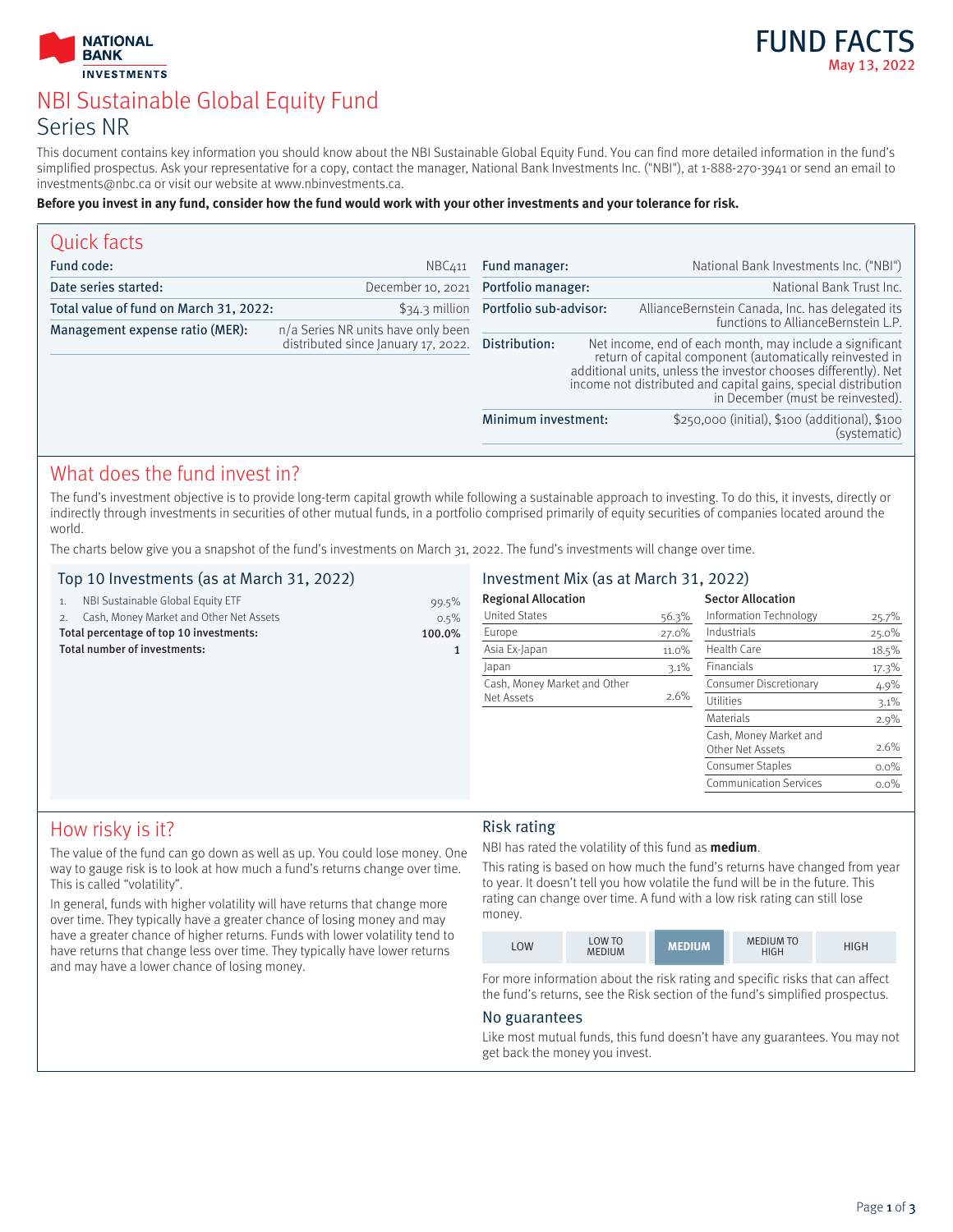



### How has the fund performed?

This section tells you how Series NR units of the fund have performed since inception. Returns are after expenses have been deducted. These expenses reduce the fund's returns.

Please note that the returns presented in this section are calculated since January 17, 2022, the date Series NR units began to be offered.

#### Year-by-year returns

The year-by-year returns are not available for the Series NR as this series has not been in circulation or issued for a full calendar year.

#### Best and worst 3-month returns

The best and worst returns over a 3-month period for the Series NR are not available as this series has not been in circulation or issued for a full calendar year of performance

#### Average return

The average return is not available for this series as Series NR have only been distributed since January 17, 2022.

| Who is this fund for?<br>Investors who:<br>• are looking to invest for the long term (at least five years);<br>• are seeking to diversify their investments with exposure to global<br>markets:<br>• wish to invest in a socially responsible way. | A word about tax<br>In general, you'll have to pay income tax on any money you make on a<br>fund. How much you pay depends on the tax laws where you live and<br>whether or not you hold the fund in a registered plan, such as a Registered<br>Retirement Savings Plan (RRSP) or a Tax-Free Savings Account (TFSA).<br>Keep in mind that if you hold your fund in a non-registered account, fund<br>distributions are included in your taxable income, whether you get them in<br>cash or have them reinvested. |
|----------------------------------------------------------------------------------------------------------------------------------------------------------------------------------------------------------------------------------------------------|------------------------------------------------------------------------------------------------------------------------------------------------------------------------------------------------------------------------------------------------------------------------------------------------------------------------------------------------------------------------------------------------------------------------------------------------------------------------------------------------------------------|
|----------------------------------------------------------------------------------------------------------------------------------------------------------------------------------------------------------------------------------------------------|------------------------------------------------------------------------------------------------------------------------------------------------------------------------------------------------------------------------------------------------------------------------------------------------------------------------------------------------------------------------------------------------------------------------------------------------------------------------------------------------------------------|

## How much does it cost?

The following tables show the fees and expenses you could pay to buy, own and sell Series NR units of the fund. The fees and expenses – including any commissions – can vary among series of the fund and among funds. Higher commissions can influence representatives to recommend one investment over another. Ask about other funds and investments that may be suitable for you at a lower cost.

#### 1. Sales Charges

There are no charges when you purchase your units through NBI.

#### 2. Fund expenses

You don't pay these expenses directly. They affect you because they reduce the fund's returns. The fund's expenses are made up of the management fee, operating expenses (including the fixed administration fee) and trading costs. The series' annual management fee is 0.30% and fixed administration fee is 0.20% of the series' value. Because the Series NR units have only been distributed since January 17, 2022, its operating expenses and trading costs are not yet available.

#### More about the trailing commission

The trailing commission is an ongoing commission. It is paid for as long as you own the fund. It is for the services and/or advice that your representative and their firm provide to you.

NBI pays the trailing commission to your representative's firm. It is paid from the fund's service fees and is based on the value of your investment. The rate for this series of the fund is up to 0.51% of the value of your investment each year. This equals \$5.10 each year for every \$1,000 invested.

#### 3. Other fees

You may have to pay other fees when you buy, hold, sell, switch or convert units of the fund.

| What you pay                                                                                                                                                                                                                                                          |       |  |
|-----------------------------------------------------------------------------------------------------------------------------------------------------------------------------------------------------------------------------------------------------------------------|-------|--|
| 2% of the value of the units you redeem or switch within 90 days of purchase may be charged by NBI. This fee goes to the fund.<br>Short-term trading fee                                                                                                              |       |  |
| Series NR units are only offered to investors who use the NBI Private Wealth Management Service. You pay the service fees directly to NBI<br>according to a declining scale based on the total market value of your investments. The applicable rates are as follows: |       |  |
| First \$250,000                                                                                                                                                                                                                                                       | 1.50% |  |
| Next \$250,000                                                                                                                                                                                                                                                        | 0.85% |  |
| In excess of \$500,000                                                                                                                                                                                                                                                | 0.75% |  |
| Registered Account termination fee, only if the registered investment account is with NBI.                                                                                                                                                                            | \$100 |  |
|                                                                                                                                                                                                                                                                       |       |  |